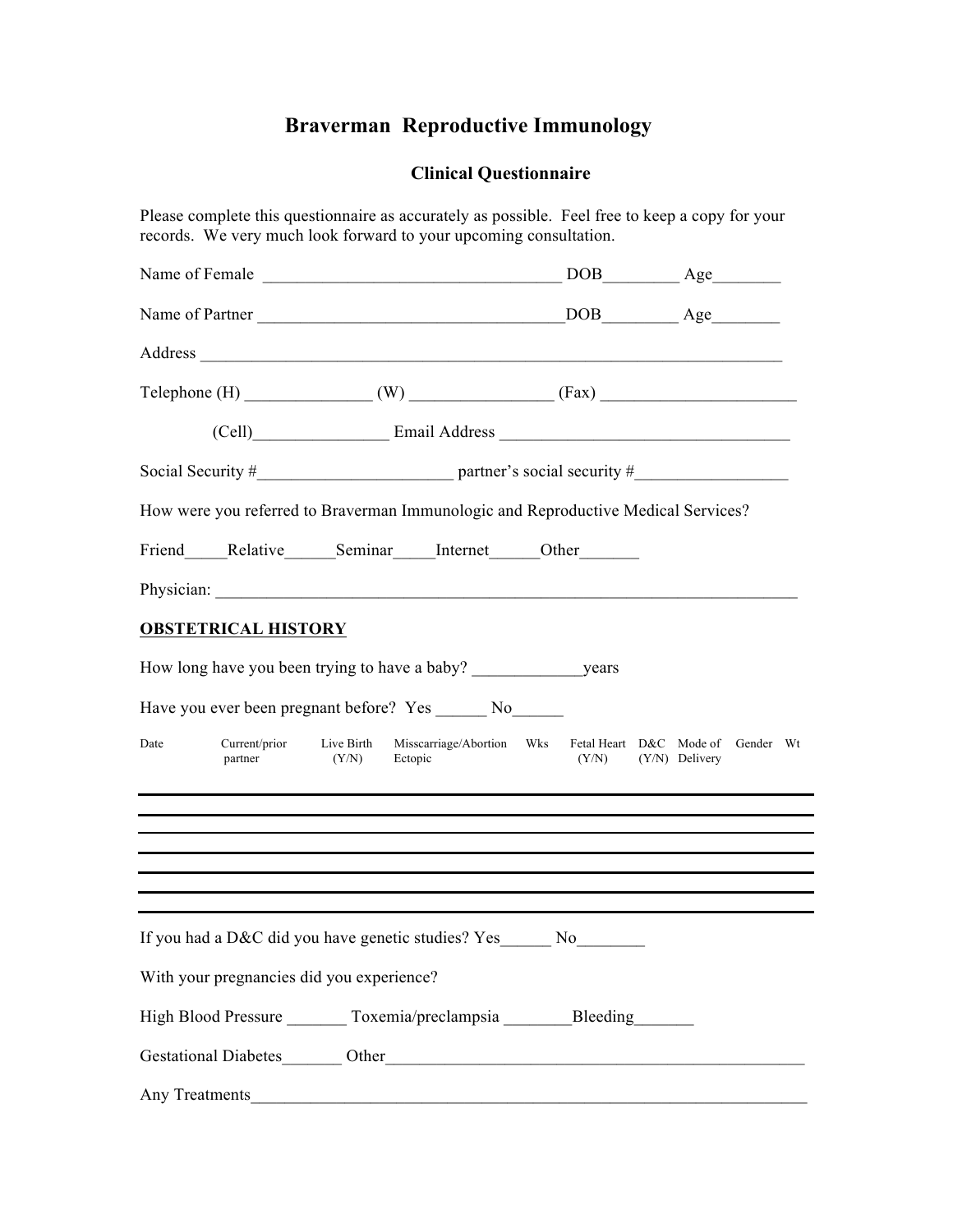## **GYNECOLOGICAL HISTORY**

When was the first day of your last period?

| Are your periods regular?<br>Age at first period $\frac{\text{Yes}}{\text{Yes}}$ No $\frac{\text{No}}{\text{Steding}}$ |      |                                                                                                                                                                                                                                                                                                                                                                                                                                                                                        |                          |
|------------------------------------------------------------------------------------------------------------------------|------|----------------------------------------------------------------------------------------------------------------------------------------------------------------------------------------------------------------------------------------------------------------------------------------------------------------------------------------------------------------------------------------------------------------------------------------------------------------------------------------|--------------------------|
| Amount of bleeding: Light _________ Medium _______ Heavy_______                                                        |      |                                                                                                                                                                                                                                                                                                                                                                                                                                                                                        |                          |
| Have you ever needed medication to bring on your period? Yes ______                                                    |      |                                                                                                                                                                                                                                                                                                                                                                                                                                                                                        | $N_0$                    |
| Pain with menstruation?                                                                                                |      |                                                                                                                                                                                                                                                                                                                                                                                                                                                                                        | $Yes$ No $\qquad$        |
| Degree of pain: Mild ______ Moderate _______ Severe_______                                                             |      |                                                                                                                                                                                                                                                                                                                                                                                                                                                                                        |                          |
| Pain relieved by over the counter medications?                                                                         |      |                                                                                                                                                                                                                                                                                                                                                                                                                                                                                        | $Yes$ No $No$            |
| Starts with the onset of bleeding?                                                                                     |      |                                                                                                                                                                                                                                                                                                                                                                                                                                                                                        | $Yes \t No$              |
| Begins a few days prior to the onset of bleeding?                                                                      |      |                                                                                                                                                                                                                                                                                                                                                                                                                                                                                        | $Yes$ No $\qquad$        |
| Persists more than 48 hours?                                                                                           |      |                                                                                                                                                                                                                                                                                                                                                                                                                                                                                        | $Yes$ No                 |
| Do you have pain with ovulation?                                                                                       |      |                                                                                                                                                                                                                                                                                                                                                                                                                                                                                        | $Yes$ No                 |
| Do you experience pain with sexual intercourse?                                                                        |      |                                                                                                                                                                                                                                                                                                                                                                                                                                                                                        | $Yes \t No$              |
| Pain is mostly on the exterior?                                                                                        |      |                                                                                                                                                                                                                                                                                                                                                                                                                                                                                        | $Yes$ No $\qquad$        |
| Pain is mostly internal (deep penetration)?                                                                            |      |                                                                                                                                                                                                                                                                                                                                                                                                                                                                                        | $Yes$ No                 |
| Are you experiencing a vaginal discharge?                                                                              |      |                                                                                                                                                                                                                                                                                                                                                                                                                                                                                        | $Yes$ No $No$            |
| Associated with itching or burning?                                                                                    |      |                                                                                                                                                                                                                                                                                                                                                                                                                                                                                        | Yes No                   |
| Associated with an unusual odor?                                                                                       |      |                                                                                                                                                                                                                                                                                                                                                                                                                                                                                        | $Yes \tNo$               |
| Do you have a gynecologist?                                                                                            |      |                                                                                                                                                                                                                                                                                                                                                                                                                                                                                        | Yes No No                |
| Name of Gynecologist                                                                                                   |      |                                                                                                                                                                                                                                                                                                                                                                                                                                                                                        |                          |
| When was your last pap smear?                                                                                          |      |                                                                                                                                                                                                                                                                                                                                                                                                                                                                                        |                          |
| Result?                                                                                                                |      |                                                                                                                                                                                                                                                                                                                                                                                                                                                                                        |                          |
| Have you ever had an abnormal pap smear?                                                                               |      |                                                                                                                                                                                                                                                                                                                                                                                                                                                                                        |                          |
| Have you ever had a Mammogram?                                                                                         |      |                                                                                                                                                                                                                                                                                                                                                                                                                                                                                        | $Yes$ No                 |
| When was most recent?                                                                                                  |      |                                                                                                                                                                                                                                                                                                                                                                                                                                                                                        |                          |
| Have you ever had a sexually transmitted disease?                                                                      |      |                                                                                                                                                                                                                                                                                                                                                                                                                                                                                        |                          |
| (i.e. Chlamydia, Gonorrhea, Syphilis, Herpes)                                                                          |      |                                                                                                                                                                                                                                                                                                                                                                                                                                                                                        | $Yes$ No                 |
| When? Was it treated?                                                                                                  |      |                                                                                                                                                                                                                                                                                                                                                                                                                                                                                        | $Yes \_\_No \_\_No \_\_$ |
| Have you ever had Pelvic Inflammatory Disease (PID)?<br>When?                                                          |      |                                                                                                                                                                                                                                                                                                                                                                                                                                                                                        |                          |
| Were you hospitalized?                                                                                                 |      |                                                                                                                                                                                                                                                                                                                                                                                                                                                                                        | No                       |
| Do you experience milk or discharge from your breasts?                                                                 |      |                                                                                                                                                                                                                                                                                                                                                                                                                                                                                        | $Yes$ $No$               |
| Have you ever used an IUD?                                                                                             |      |                                                                                                                                                                                                                                                                                                                                                                                                                                                                                        | $Yes \t No$              |
| Have you ever used the Oral Contraceptive Pill?<br>How many years?                                                     |      |                                                                                                                                                                                                                                                                                                                                                                                                                                                                                        | Yes No                   |
| When did you last use it?                                                                                              |      | $\begin{array}{cccccccccc} \multicolumn{2}{c}{} & \multicolumn{2}{c}{} & \multicolumn{2}{c}{} & \multicolumn{2}{c}{} & \multicolumn{2}{c}{} & \multicolumn{2}{c}{} & \multicolumn{2}{c}{} & \multicolumn{2}{c}{} & \multicolumn{2}{c}{} & \multicolumn{2}{c}{} & \multicolumn{2}{c}{} & \multicolumn{2}{c}{} & \multicolumn{2}{c}{} & \multicolumn{2}{c}{} & \multicolumn{2}{c}{} & \multicolumn{2}{c}{} & \multicolumn{2}{c}{} & \multicolumn{2}{c}{} & \multicolumn{2}{c}{} & \mult$ |                          |
| Patients Height Weight Weight                                                                                          |      |                                                                                                                                                                                                                                                                                                                                                                                                                                                                                        |                          |
| <b>PREVIOUS SURGERIES</b>                                                                                              |      |                                                                                                                                                                                                                                                                                                                                                                                                                                                                                        |                          |
| Have you ever had surgery?                                                                                             |      |                                                                                                                                                                                                                                                                                                                                                                                                                                                                                        | $Yes$ No $No$            |
| Procedure                                                                                                              | Date | Indication                                                                                                                                                                                                                                                                                                                                                                                                                                                                             | Outcome                  |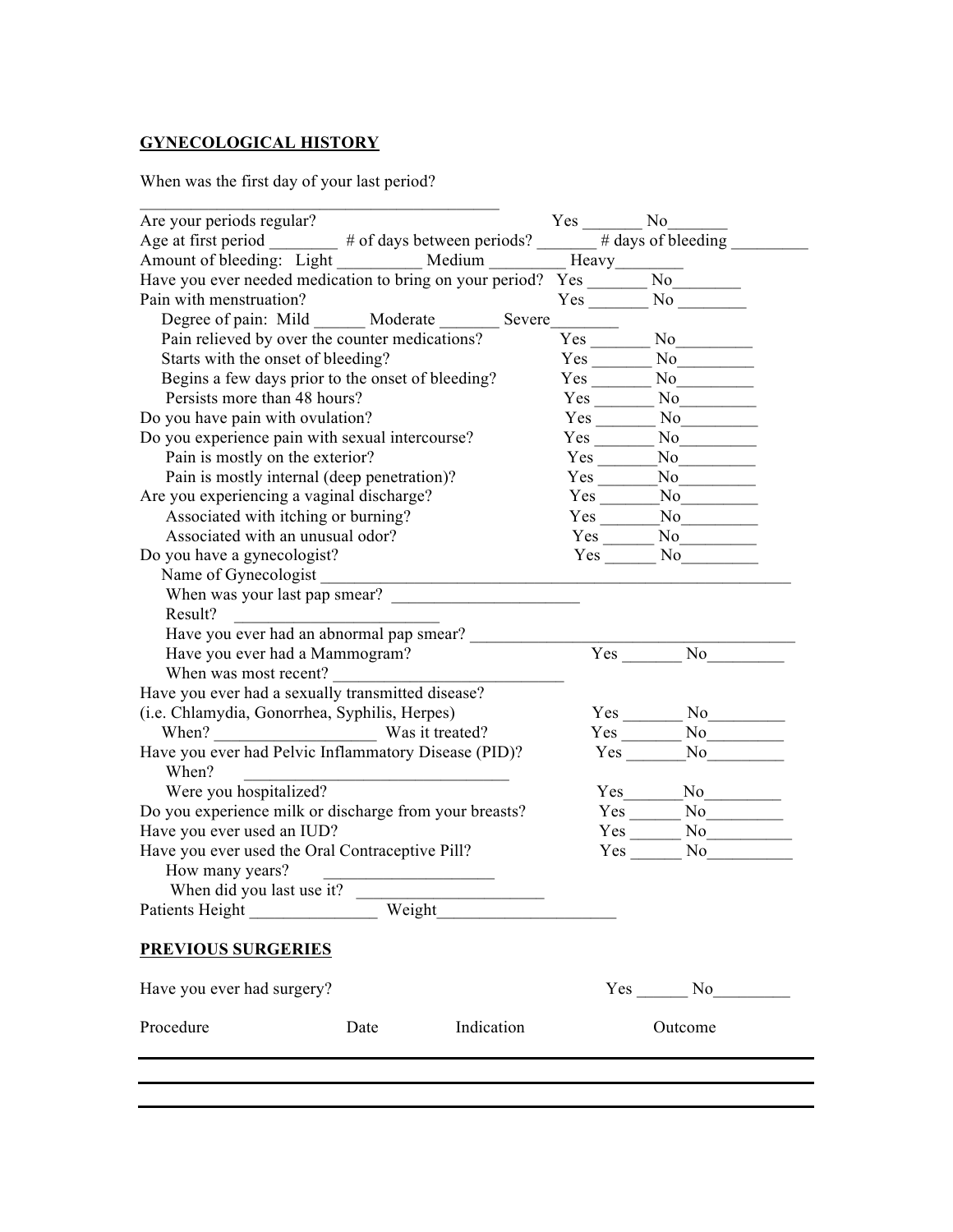### **DRUG ALLERGIES**

| Are you allergic to any medications that you know of? Yes | N <sub>0</sub> |  |  |  |
|-----------------------------------------------------------|----------------|--|--|--|
| Medication<br>Reaction                                    |                |  |  |  |
|                                                           |                |  |  |  |
| <b>CURRENT MEDICATIONS</b>                                |                |  |  |  |

| Are you currently taking any medications?         |      | Yes.      | Nο |
|---------------------------------------------------|------|-----------|----|
| Please include any supplemental vitamins or herbs |      |           |    |
| Medication                                        | Dose | Frequency |    |

## **FAMILY HISTORY**

Is there a history of any of the following conditions in the family?

| Condition                      | Yes/No | Comments |  |
|--------------------------------|--------|----------|--|
| Diabetes (AODM)                |        |          |  |
| <b>Heart Disease</b>           |        |          |  |
| <b>High Blood Pressure</b>     |        |          |  |
| Kidney Disease                 |        |          |  |
| Multiple Births                |        |          |  |
| <b>Mental Retardation</b>      |        |          |  |
| <b>Birth Defects</b>           |        |          |  |
| <b>Inherited Diseases</b>      |        |          |  |
| <b>Blood Disorders</b>         |        |          |  |
| <b>Breast Cancer</b>           |        |          |  |
| Ovarian Cancer                 |        |          |  |
| <b>Uterine Cancer</b>          |        |          |  |
| Other cancer                   |        |          |  |
| Sickle cell disease            |        |          |  |
| <b>Cystic Fibrosis</b>         |        |          |  |
| Tay Sachs                      |        |          |  |
| Thalassemia                    |        |          |  |
| Family History of Miscarriages |        |          |  |
| <b>Blood Clots</b>             |        |          |  |
| <b>Strokes</b>                 |        |          |  |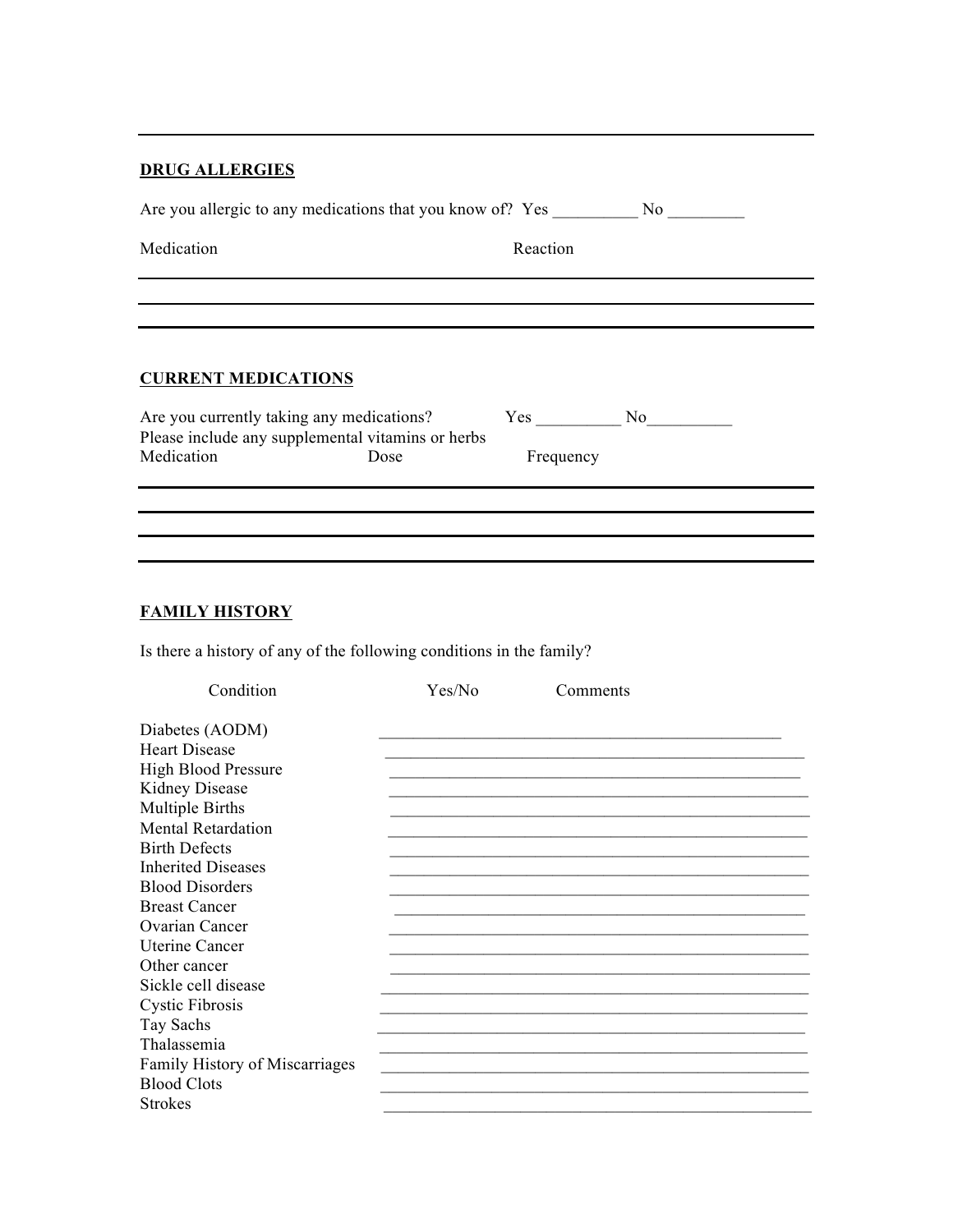Autoimmune Disorders such as:

| Rheumatoid Arthritis               |
|------------------------------------|
| Lupus                              |
| Multiple Sclerosis                 |
| Myasthenia Gravis                  |
| <b>Autoimmune Neuropathies</b>     |
| Guillain-Barre                     |
| <b>Crohns Disease</b>              |
| <b>Ulcerative Colitis</b>          |
| Sjogrens Syndrome                  |
| Antiphospholipid Syndrome          |
| Thyroid Disease/Hashimotos/Graves  |
| Autoimmune Ureitis                 |
| Primary Biliary Cirrhosis          |
| Autoimmune Hepatitis               |
| Autoimmune Hemolytic Anemia        |
| Pernicious Anemia                  |
| Autoimmune Thrombocytopenia        |
| Type I Insulin Diabetes            |
| <b>Autoimmune Adrenal Diseases</b> |
| Psoriasis                          |
| <b>Temporal Artertis</b>           |
| Dermalomyositis Scleroderma        |
| Wegeners Granulomatosis            |
| Dermatitis Herpetiformis           |
| Pemphigus Vulgaris                 |
| Vitiligo                           |
| Polymyositis                       |
| Spondyloarthropathies              |
| <b>Behcets Disease</b>             |

## **SOCIAL HISTORY**

| Occupation                                |      |                |                |
|-------------------------------------------|------|----------------|----------------|
| Do you use tobacco?                       | Yes. | No.            | $\#packs/day$  |
| Any History of Drug use?                  | Yes  | N <sub>0</sub> |                |
| Do you use Alcohol?                       | Yes  | N <sub>0</sub> | #drinks/week   |
| Are you currently married?                | Yes  | No.            |                |
| How long?                                 |      |                | years          |
| Have you been married before?             | Yes  | No             |                |
| Problems conceiving in that relationship? |      | <b>Yes</b>     | N <sub>0</sub> |
| How frequently do you have intercourse?   |      |                | per wk/month   |
| Do you use a lubricant?                   | Yes  | N <sub>0</sub> |                |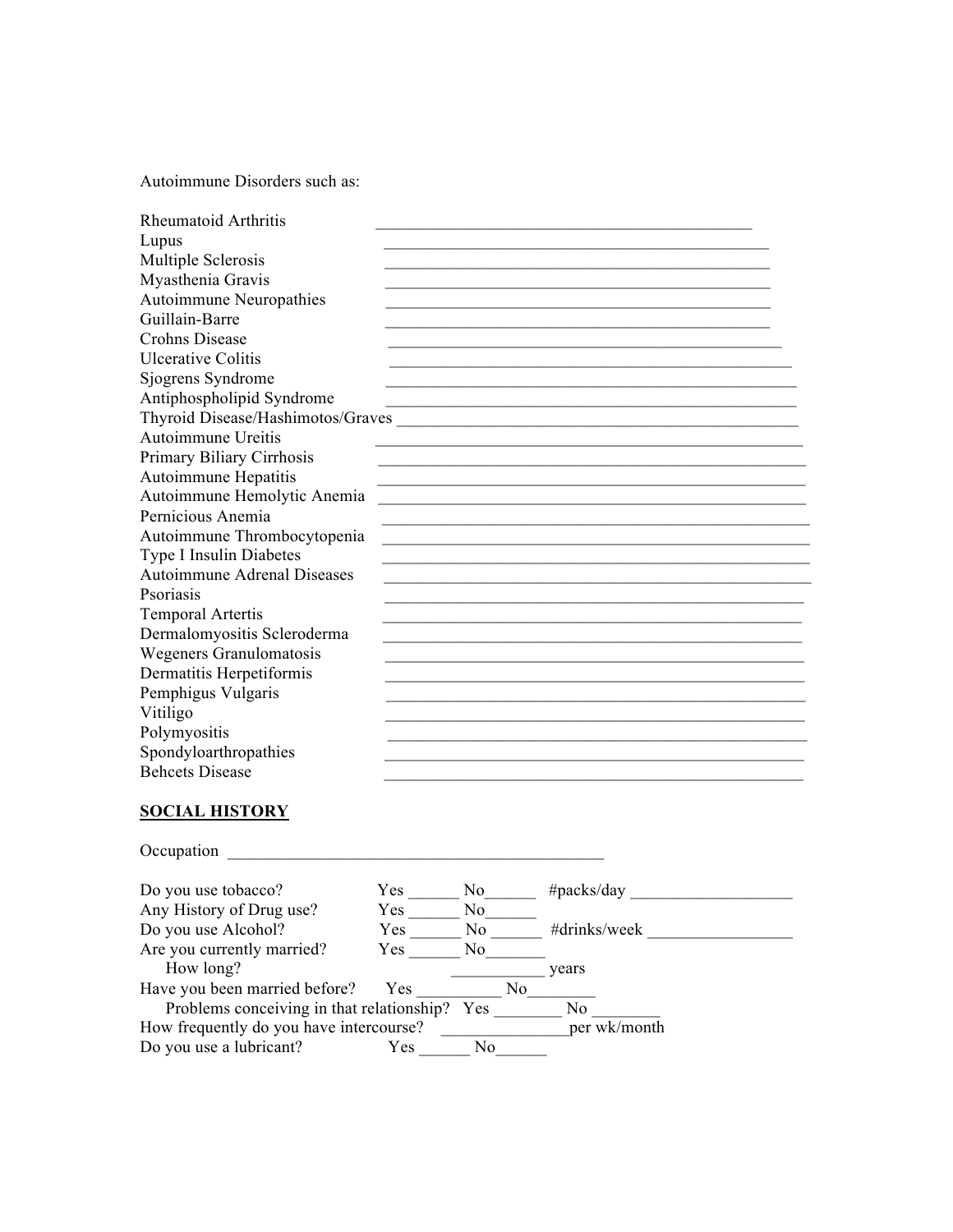## **COMMENTS**

Please describe the nature of your problem.

| Have you initiated any pregnancies in the past?<br>Yes No<br>Number of pregnancies?<br>Number with current partner?<br>When was the most recent pregnancy?<br>Yes No<br>Have you been evaluated by a Urologist?<br>Have you ever had a semen analysis?<br>No<br>$Yes$ <sub>--</sub><br>Result: Date<br>Count (million cell/ml)<br>Motility $(\%)$<br>Morphology $(\%$ normal forms)<br>Other<br>$Yes$ No $No$<br>Are you allergic to any medications?<br>Medication:<br>Reaction:<br><u> 1989 - Johann John Stone, mars eta biztanleria (</u><br>Are you taking any medications?<br>Medication<br>Dose Frequency<br>Yes No #packs/wk<br>Do you use Tobacco?<br>Yes<br>Do you use Alcohol?<br>No #drinks/wk<br>Yes<br>No #times/wk<br>Do you use a hot tub? | <b>MALE HISTORY</b> | Occupation |  |
|------------------------------------------------------------------------------------------------------------------------------------------------------------------------------------------------------------------------------------------------------------------------------------------------------------------------------------------------------------------------------------------------------------------------------------------------------------------------------------------------------------------------------------------------------------------------------------------------------------------------------------------------------------------------------------------------------------------------------------------------------------|---------------------|------------|--|
|                                                                                                                                                                                                                                                                                                                                                                                                                                                                                                                                                                                                                                                                                                                                                            |                     |            |  |
|                                                                                                                                                                                                                                                                                                                                                                                                                                                                                                                                                                                                                                                                                                                                                            |                     |            |  |
|                                                                                                                                                                                                                                                                                                                                                                                                                                                                                                                                                                                                                                                                                                                                                            |                     |            |  |
|                                                                                                                                                                                                                                                                                                                                                                                                                                                                                                                                                                                                                                                                                                                                                            |                     |            |  |
|                                                                                                                                                                                                                                                                                                                                                                                                                                                                                                                                                                                                                                                                                                                                                            |                     |            |  |
|                                                                                                                                                                                                                                                                                                                                                                                                                                                                                                                                                                                                                                                                                                                                                            |                     |            |  |
|                                                                                                                                                                                                                                                                                                                                                                                                                                                                                                                                                                                                                                                                                                                                                            |                     |            |  |
|                                                                                                                                                                                                                                                                                                                                                                                                                                                                                                                                                                                                                                                                                                                                                            |                     |            |  |
|                                                                                                                                                                                                                                                                                                                                                                                                                                                                                                                                                                                                                                                                                                                                                            |                     |            |  |
|                                                                                                                                                                                                                                                                                                                                                                                                                                                                                                                                                                                                                                                                                                                                                            |                     |            |  |
|                                                                                                                                                                                                                                                                                                                                                                                                                                                                                                                                                                                                                                                                                                                                                            |                     |            |  |
|                                                                                                                                                                                                                                                                                                                                                                                                                                                                                                                                                                                                                                                                                                                                                            |                     |            |  |
|                                                                                                                                                                                                                                                                                                                                                                                                                                                                                                                                                                                                                                                                                                                                                            |                     |            |  |
|                                                                                                                                                                                                                                                                                                                                                                                                                                                                                                                                                                                                                                                                                                                                                            |                     |            |  |
|                                                                                                                                                                                                                                                                                                                                                                                                                                                                                                                                                                                                                                                                                                                                                            |                     |            |  |
|                                                                                                                                                                                                                                                                                                                                                                                                                                                                                                                                                                                                                                                                                                                                                            |                     |            |  |
|                                                                                                                                                                                                                                                                                                                                                                                                                                                                                                                                                                                                                                                                                                                                                            |                     |            |  |
|                                                                                                                                                                                                                                                                                                                                                                                                                                                                                                                                                                                                                                                                                                                                                            |                     |            |  |
| Any history of drug use?<br>No.<br>Yes                                                                                                                                                                                                                                                                                                                                                                                                                                                                                                                                                                                                                                                                                                                     |                     |            |  |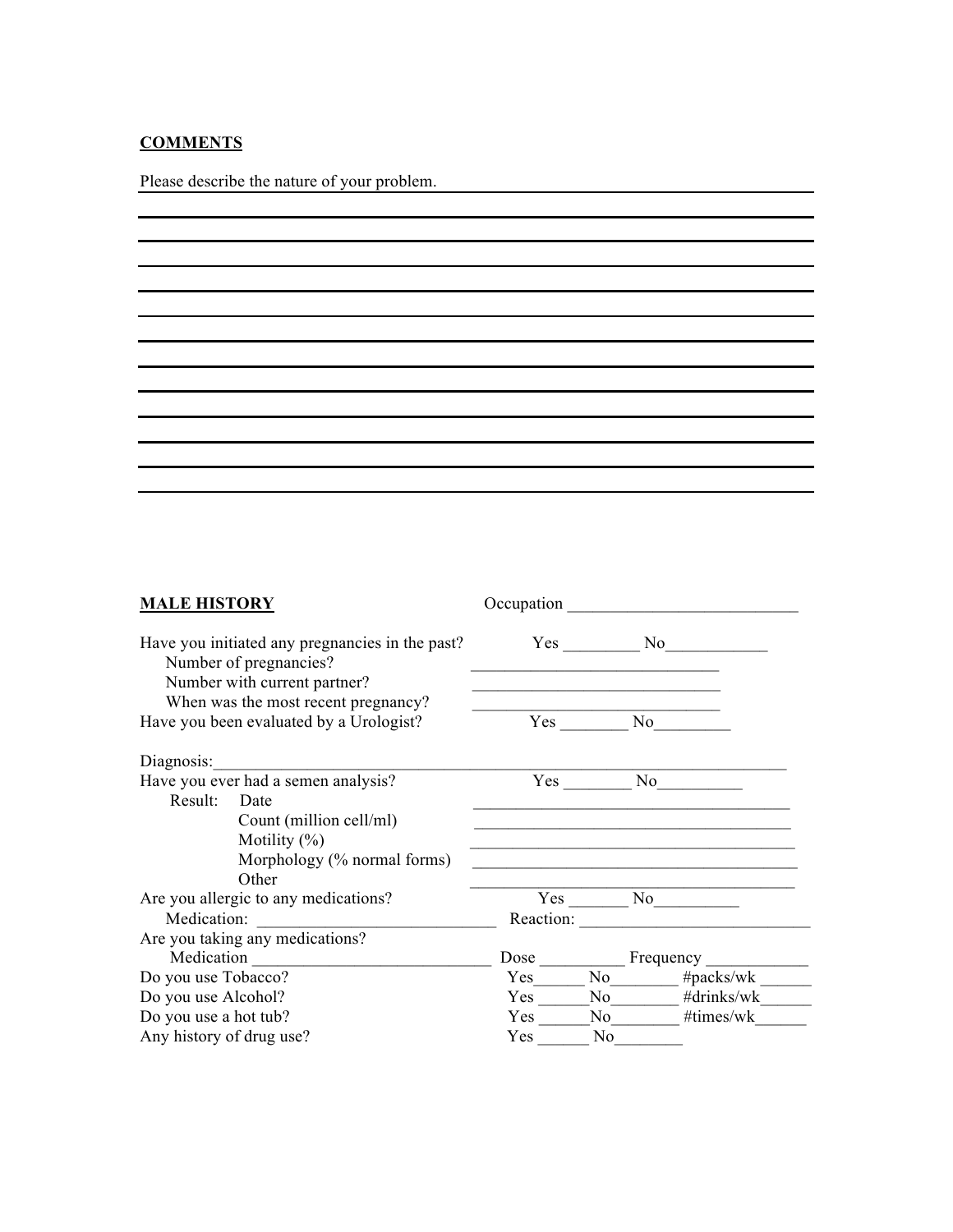Have you had any of the following tests or procedures?

| Test/Procedure          | Date | Result | Comment |
|-------------------------|------|--------|---------|
| <b>Blood Tests</b>      |      |        |         |
| <b>FSH</b>              |      |        |         |
| LH                      |      |        |         |
| Testosterone            |      |        |         |
| <b>TSH</b>              |      |        |         |
| Antisperm Antibodies    |      |        |         |
| <b>Semen Tests</b>      |      |        |         |
| Hamster Egg penetration |      |        |         |
| Fructose                |      |        |         |
| Semen Culture           |      |        |         |
| <b>Surgery</b>          |      |        |         |
| Vasectomy               |      |        |         |
| Vasectomy reversal      |      |        |         |
| Testicular biopsy       |      |        |         |
| Varicocele Ligation     |      |        |         |
| Hernia Repair           |      |        |         |
| Undescended testicle    |      |        |         |
| Removal of Testicle     |      |        |         |
| Other                   |      |        |         |

## PREVIOUS INFERTILITY EVALUATION

Have you ever had or used any of the following tests or procedures?

| Test/Procedure                        | Date | Result |  |
|---------------------------------------|------|--------|--|
| <b>Blood Test (non immunological)</b> |      |        |  |
| FSH (cycle day 3)                     |      |        |  |
| Estradiol (cycle day 3)               |      |        |  |
| LH (cycle day $3$ )                   |      |        |  |
| Progesterone (7 days after ovulation) |      |        |  |
| TSH                                   |      |        |  |
| Prolactin                             |      |        |  |
| <b>DHEAS</b>                          |      |        |  |
| Testosterone                          |      |        |  |
| 17 Hydroxy-progesterone               |      |        |  |
| Blood type and Rh status              |      |        |  |
| Rubella                               |      |        |  |
| <b>HIV</b>                            |      |        |  |
| Hepatitis B surface antigen           |      |        |  |
| Hepatitis C antibody                  |      |        |  |
| RPR/VDRL (Syphilis)                   |      |        |  |
|                                       |      |        |  |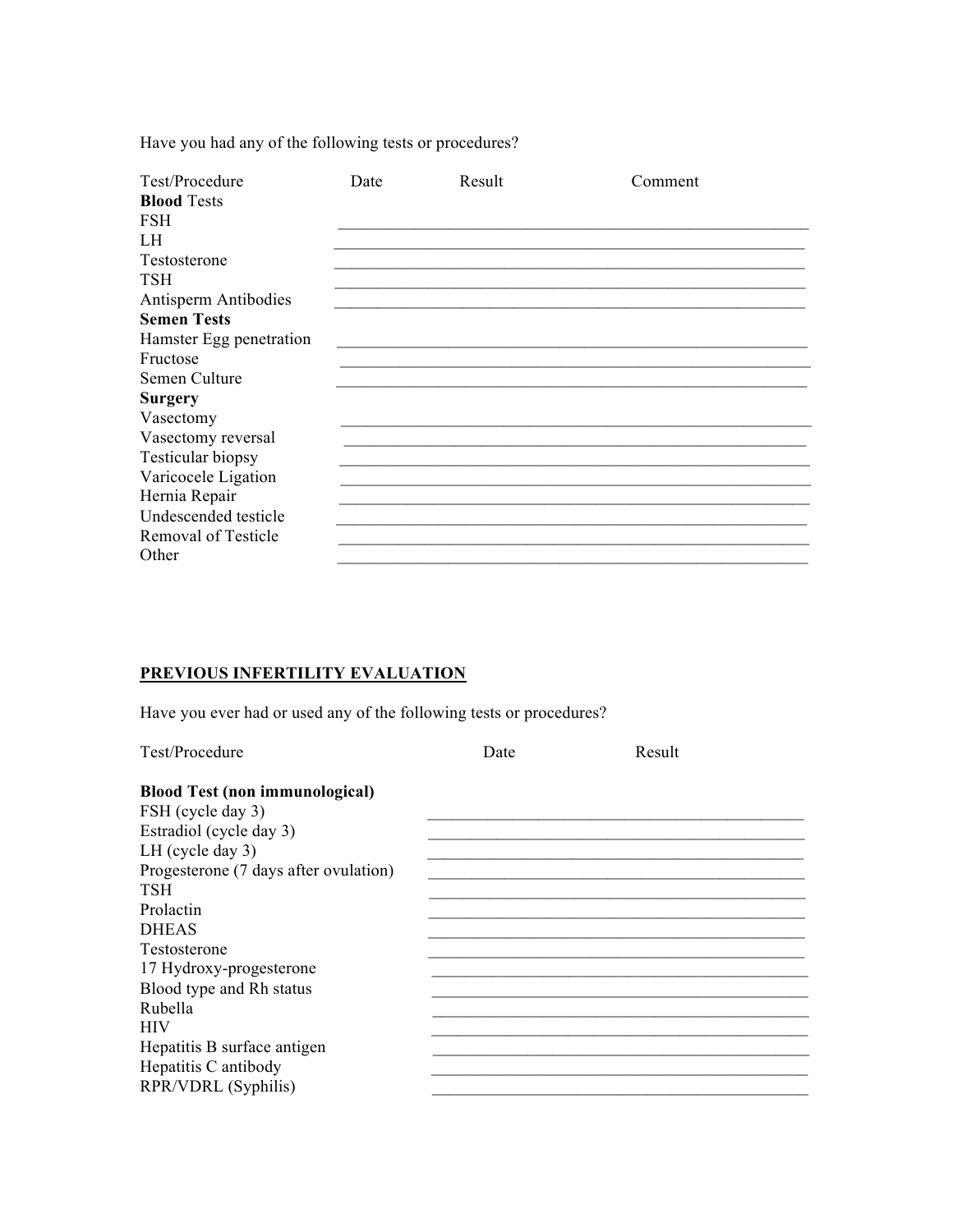#### **Blood Tests (immunologic)**

Antinuclear antibodies (ANA) Antiphospholipid antibodies  $(APA)$ Antipaternal Leukocyte Antibodies (APLA)

 $\overline{\phantom{a}}$  , where  $\overline{\phantom{a}}$  , where  $\overline{\phantom{a}}$  ,  $\overline{\phantom{a}}$  ,  $\overline{\phantom{a}}$  ,  $\overline{\phantom{a}}$  ,  $\overline{\phantom{a}}$  ,  $\overline{\phantom{a}}$  ,  $\overline{\phantom{a}}$  ,  $\overline{\phantom{a}}$  ,  $\overline{\phantom{a}}$  ,  $\overline{\phantom{a}}$  ,  $\overline{\phantom{a}}$  ,  $\overline{\phantom{a}}$  ,  $\overline{\phantom{a}}$  ,

#### **Cervical Cultures**

Chlamydia Gonorrhea Ureaplasma/Mycoplasma \_\_\_\_\_\_\_\_\_\_\_\_\_\_\_\_\_\_\_\_\_\_\_\_\_\_\_\_\_\_\_\_\_\_\_\_\_\_\_\_\_\_\_\_

#### **General Assessment**

Physical Exam Basal Body Temperature chart (BBT) \_\_\_\_\_\_\_\_\_\_\_\_\_\_\_\_\_\_\_\_\_\_\_\_\_\_\_\_\_\_\_\_\_\_\_\_\_\_\_\_\_\_\_ Urine Ovulation Predictor (LH kit) \_\_\_\_\_\_\_\_\_\_\_\_\_\_\_\_\_\_\_\_\_\_\_\_\_\_\_\_\_\_\_\_\_\_\_\_\_\_\_\_\_\_\_ Post coital test (PCT) Endometrial biopsy

#### **MEDICAL CONDITIONS**

Do you have a history of any of the following conditions?

| Condition                  | Yes/No | Comments |  |
|----------------------------|--------|----------|--|
| German Measles (Rubella)   |        |          |  |
| Migraines                  |        |          |  |
| <b>Prolonged Dizziness</b> |        |          |  |
| Glasses/contact lenses     |        |          |  |
| Thyroid problems           |        |          |  |
| Pneumonia                  |        |          |  |
| Tuberculosis               |        |          |  |
| Asthma                     |        |          |  |
| <b>Bronchitis</b>          |        |          |  |
| Other lung conditions      |        |          |  |
| Heart Attack               |        |          |  |
| <b>Heart Murmur</b>        |        |          |  |
| <b>Rheumatic Fever</b>     |        |          |  |
| Other Heart conditions     |        |          |  |
| High blood pressure        |        |          |  |
|                            |        |          |  |

 $R_{\rm max}$  are  $R_{\rm max}$  and  $R_{\rm max}$  are  $R_{\rm max}$  and  $R_{\rm max}$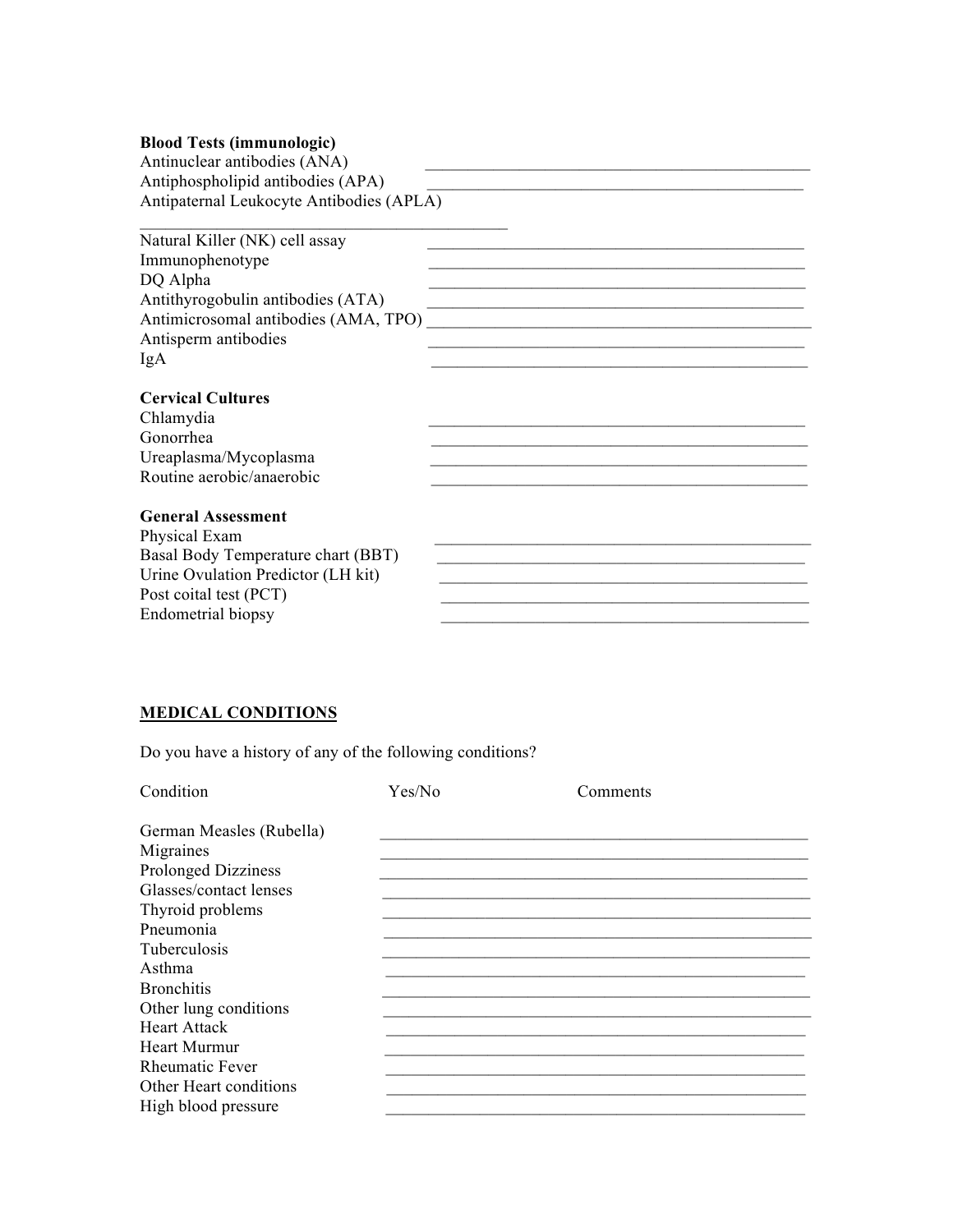| Gastric/duodenal ulcer                                                                          |                                                            |               |  |
|-------------------------------------------------------------------------------------------------|------------------------------------------------------------|---------------|--|
| Hepatitis                                                                                       |                                                            |               |  |
| Cirrhosis                                                                                       |                                                            |               |  |
| <b>Intestinal Bleeding</b>                                                                      |                                                            |               |  |
| Bleeding tendency                                                                               |                                                            |               |  |
| Problems with anesthesia                                                                        |                                                            |               |  |
| Diabetes (AODM/IDDM)                                                                            |                                                            |               |  |
| Kidney Stones                                                                                   |                                                            |               |  |
| Kidney infections                                                                               |                                                            |               |  |
| Other kidney disorders                                                                          |                                                            |               |  |
| <b>Bladder</b> infection                                                                        |                                                            |               |  |
| Rheumatoid Arthritis                                                                            |                                                            |               |  |
| Other forms of arthritis                                                                        |                                                            |               |  |
| Lupus Erythematosis                                                                             |                                                            |               |  |
| Paralysis                                                                                       |                                                            |               |  |
| Neurological disorders                                                                          |                                                            |               |  |
| Thrombophlebitis                                                                                |                                                            |               |  |
| Varicose Veins                                                                                  |                                                            |               |  |
| Breast tumor (benign)                                                                           |                                                            |               |  |
| <b>Breast cancer</b>                                                                            |                                                            |               |  |
| Ovarian Cancer                                                                                  |                                                            |               |  |
| <b>Uterine Cancer</b>                                                                           |                                                            |               |  |
| Other cancer                                                                                    |                                                            |               |  |
| History of miscarriages                                                                         |                                                            |               |  |
|                                                                                                 |                                                            |               |  |
| Have you ever had a positive ANA?                                                               |                                                            |               |  |
| Have you ever been told you have an autoimmune disease?                                         |                                                            |               |  |
| If Yes, which one?                                                                              |                                                            |               |  |
| Have you ever had a blood clot or told you were at risk for blood clots? Yes ________ No_______ |                                                            |               |  |
| Do you experience flu like symptoms with implantation, transfer or                              |                                                            |               |  |
| Implantation failure?                                                                           |                                                            | $Yes$ No $No$ |  |
| Do you experience stabbing pelvic pains or intense cramps                                       |                                                            |               |  |
| with insemination or embryo transfers?                                                          |                                                            | Yes No        |  |
|                                                                                                 |                                                            |               |  |
| IF YOU HAVE UNDERGONE IVF, ANSWER THE FOLLOWING QUESTIONS:                                      |                                                            |               |  |
|                                                                                                 |                                                            |               |  |
| General Questions:                                                                              | Response:                                                  |               |  |
|                                                                                                 |                                                            |               |  |
| What date were the most recent cycle day 3 (cd3)                                                |                                                            |               |  |
| blood tests for FSH and plasma estradiol (E2) level                                             | Date: $\frac{\text{ValueS: FSH}}{\text{ValueS: FSH}}$ U/ml |               |  |
| and what were the respective values?                                                            |                                                            |               |  |
|                                                                                                 |                                                            |               |  |
| How many IVF cycles, using your own eggs vs. an                                                 | Own eggs:                                                  |               |  |
| egg donor have you undergone?                                                                   |                                                            |               |  |
|                                                                                                 |                                                            |               |  |
| How many frozen embryo transfers (FETs) have you                                                |                                                            |               |  |
| undergone?                                                                                      |                                                            |               |  |
|                                                                                                 |                                                            |               |  |
| When did each cycle (using fresh or frozen embryos) Mo/year $1\frac{2}{3}$ $4\frac{2}{3}$       |                                                            |               |  |
|                                                                                                 |                                                            |               |  |
|                                                                                                 |                                                            |               |  |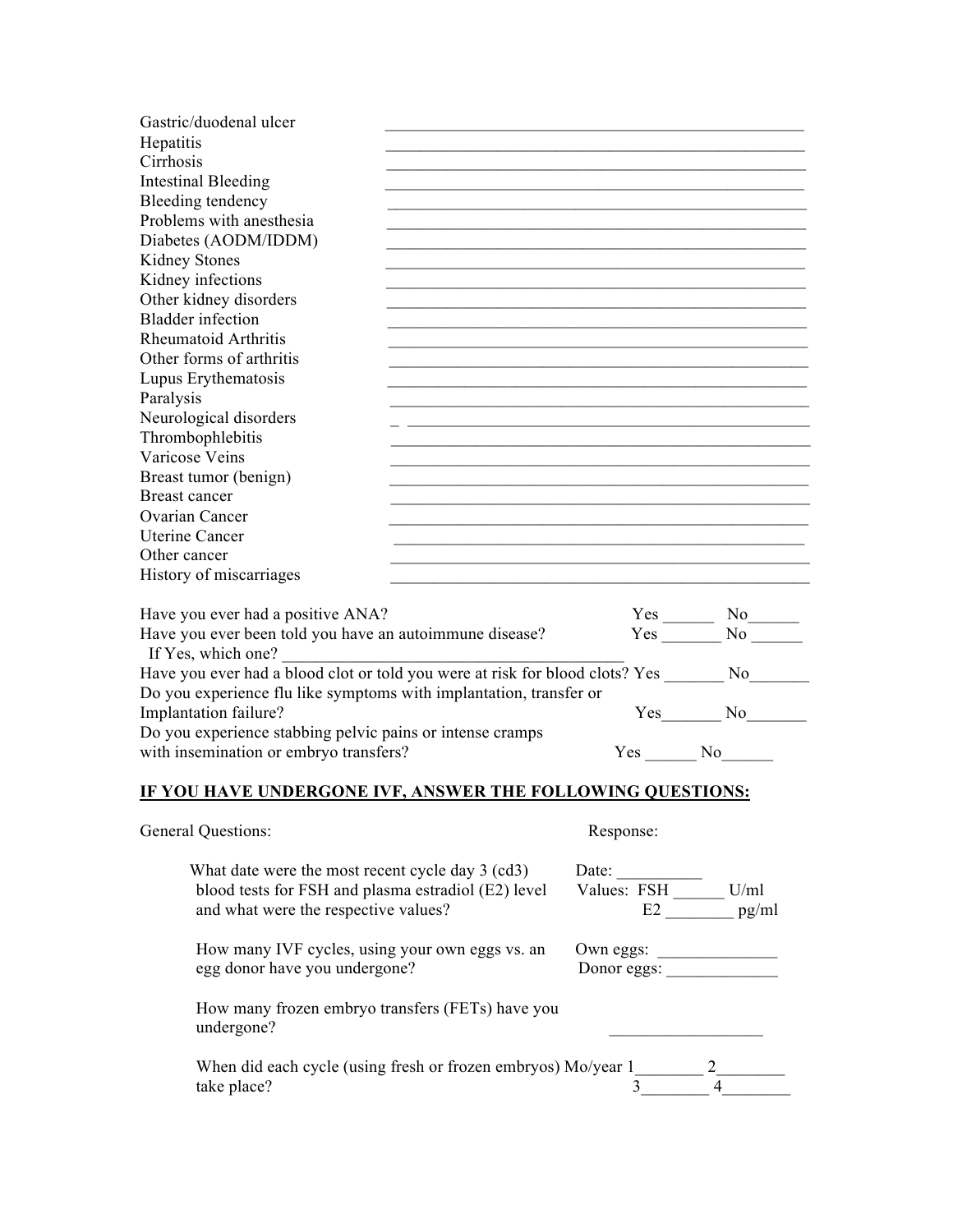| What were the outcomes in each case (negative pregnancy            |  |
|--------------------------------------------------------------------|--|
| test: positive pregnancy test but no ultrasound confirmation       |  |
| of a gestational sac ( <i>i.e.</i> chemical pregnancy): ultrasound |  |
| confirmation of gestational sac ( <i>i.e clinical pregnancy</i> ): |  |
| ectopic pregnancy; miscarriage; live birth or perinatal death      |  |

What were the outcomes in each case (negative pregnancy 1 \_\_\_\_\_\_\_\_\_\_\_\_\_\_\_\_\_ test: positive pregnancy test but no ultrasound confirmation 2 \_\_\_\_\_\_\_\_\_\_\_\_\_\_\_\_\_  $\overline{\mathbf{3}}$   $\overline{\mathbf{1}$ 4  $\overline{\phantom{a} \phantom{a} \phantom{a} \phantom{a} \phantom{a} \phantom{a} \phantom{a} \phantom{a} \phantom{a} \phantom{a} \phantom{a} \phantom{a} \phantom{a} \phantom{a} \phantom{a} \phantom{a} \phantom{a} \phantom{a} \phantom{a} \phantom{a} \phantom{a} \phantom{a} \phantom{a} \phantom{a} \phantom{a} \phantom{a} \phantom{a} \phantom{a} \phantom{a} \phantom{a} \phantom{a} \phantom{a} \phantom{a} \phantom{a} \phantom{a} \phantom{a$ 

Which were single and which were multiple pregnancies  $\frac{1}{2}$ (when applicable)? Use the number above to designate the cycle concerned.  $3 \overline{)}$ 

## **QUESTIONS PERTAINING TO YOUR MOST RECENT FRESH IVF ATTEMPT**

| When did you undergo your most recent IVF?<br>Month/year                                                                                                                                                            |                                        |
|---------------------------------------------------------------------------------------------------------------------------------------------------------------------------------------------------------------------|----------------------------------------|
| How many ampules of gonadotropins (e.g. pergonal,<br>Humegon, Follistim, Gonal F or Repronex) were injected<br>on the 1 <sup>st</sup> , 2 <sup>nd</sup> and 3 <sup>rd</sup> day of the cycle treatment?             | Amps day 1<br>Amps day 2<br>Amps day 3 |
| Did you use your own eggs or that of a donor?                                                                                                                                                                       |                                        |
| Did you use a gestational surrogate?                                                                                                                                                                                |                                        |
| How many follicles were observed by ultrasound exam?                                                                                                                                                                |                                        |
| What was the peak plasma E2 level on the day of HCG<br>administration (whether given to you or ovum donor)?                                                                                                         |                                        |
| What was the thickness of the endometrial lining prior to<br>egg retrieval?                                                                                                                                         | mm                                     |
| For how many days were gonadotropins administered?                                                                                                                                                                  | days                                   |
| What was the blood estradiol (E2) concentration on the day<br>of HCG administration (ie 2 days prior to the egg retrieval)                                                                                          | pg/ml                                  |
| Was GnRH agonist (eg lupron) started five or more days<br>Before initiating gonadotropin therapy (ie the "long protocol")<br>Or less than three days prior to gonadotropin administration (ie<br>"flare protocol")? |                                        |
| How many eggs were harvested?                                                                                                                                                                                       |                                        |
| Was Intracytoplasmic sperm injection (ICSI) used to<br>Fertilize the eggs?                                                                                                                                          | Yes No                                 |
| How many embryos were produced?                                                                                                                                                                                     |                                        |
| Were embryos/blastocycsts transferred three days or five<br>Days following egg retrieval?                                                                                                                           |                                        |
| How many fresh Day 3 embryos vs Day 5 embryos                                                                                                                                                                       |                                        |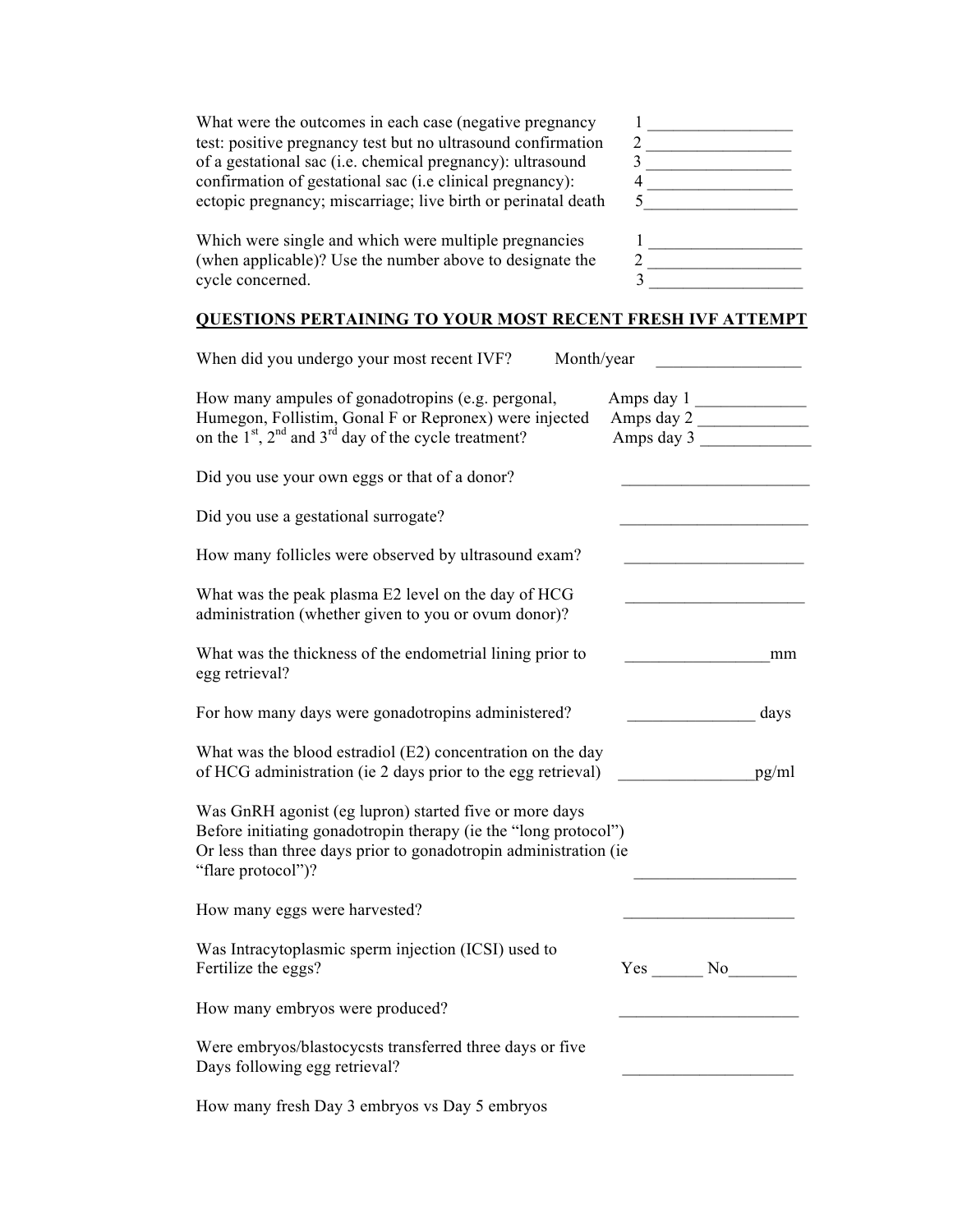| (blastocysts were transferred at ET)?                                                                                                                                                                                                                                                                                                            |  |
|--------------------------------------------------------------------------------------------------------------------------------------------------------------------------------------------------------------------------------------------------------------------------------------------------------------------------------------------------|--|
| How many times had each transferred embryo divide<br>(number of cells) at the time of ET?                                                                                                                                                                                                                                                        |  |
| What was the embryological assessment of the quality of<br>Each fresh embryo transferred (poor, average, good)?                                                                                                                                                                                                                                  |  |
| What was the outcome of the IVF cycle (negative pregnancy<br>Test; positive test but no ultrasound confirmation of a<br>Gestational sac (ie chemical pregnancy); ultrasound<br>Confirmation of a gestational sac (ie clinical pregnancy);<br>Ectopic pregnancy; healthy pregnancy, still ongoing;<br>Miscarriage; live birth or perinatal death? |  |
| If a clinical pregnancy occurred, was it a single pregnancy,<br>Twin pregnancy or a higher multiple than twins?                                                                                                                                                                                                                                  |  |

| <b>Pelvic Assessment</b>  | Date | <b>Result</b> |  |
|---------------------------|------|---------------|--|
|                           |      |               |  |
| Pelvic Exam               |      |               |  |
| Vaginal sono              |      |               |  |
| Hysterosalpingogram (HSG) |      |               |  |
| Fluid Ultrasound          |      |               |  |
| Hysteroscopy              |      |               |  |
| Laparoscopy               |      |               |  |
| Laparotomy                |      |               |  |
| Other                     |      |               |  |
|                           |      |               |  |

## **PREVIOUS INFERTILITY TREATMENT**

Have you ever used any of the following medications or treatments?

| <b>Medication</b>                                                                        | Date | Dose | # Cycles | Comment |
|------------------------------------------------------------------------------------------|------|------|----------|---------|
| Clomiphene Citrate (oral)<br>Perganol, Humagon, Repronex,<br>Menopur, Fertinex, Gonal F, |      |      |          |         |
| Follistim (injectable)<br>HCG (Profasi)                                                  |      |      |          |         |
| Progesterone                                                                             |      |      |          |         |
| Aspirin<br>Heparin                                                                       |      |      |          |         |
| Prednisilone (Medrol)                                                                    |      |      |          |         |
| Dexamethasone<br>Intravenous Immunoglobulin (IVIG)                                       |      |      |          |         |
| Leukocyte Immunization<br>Therapy (LIT)                                                  |      |      |          |         |
| Intralipids                                                                              |      |      |          |         |